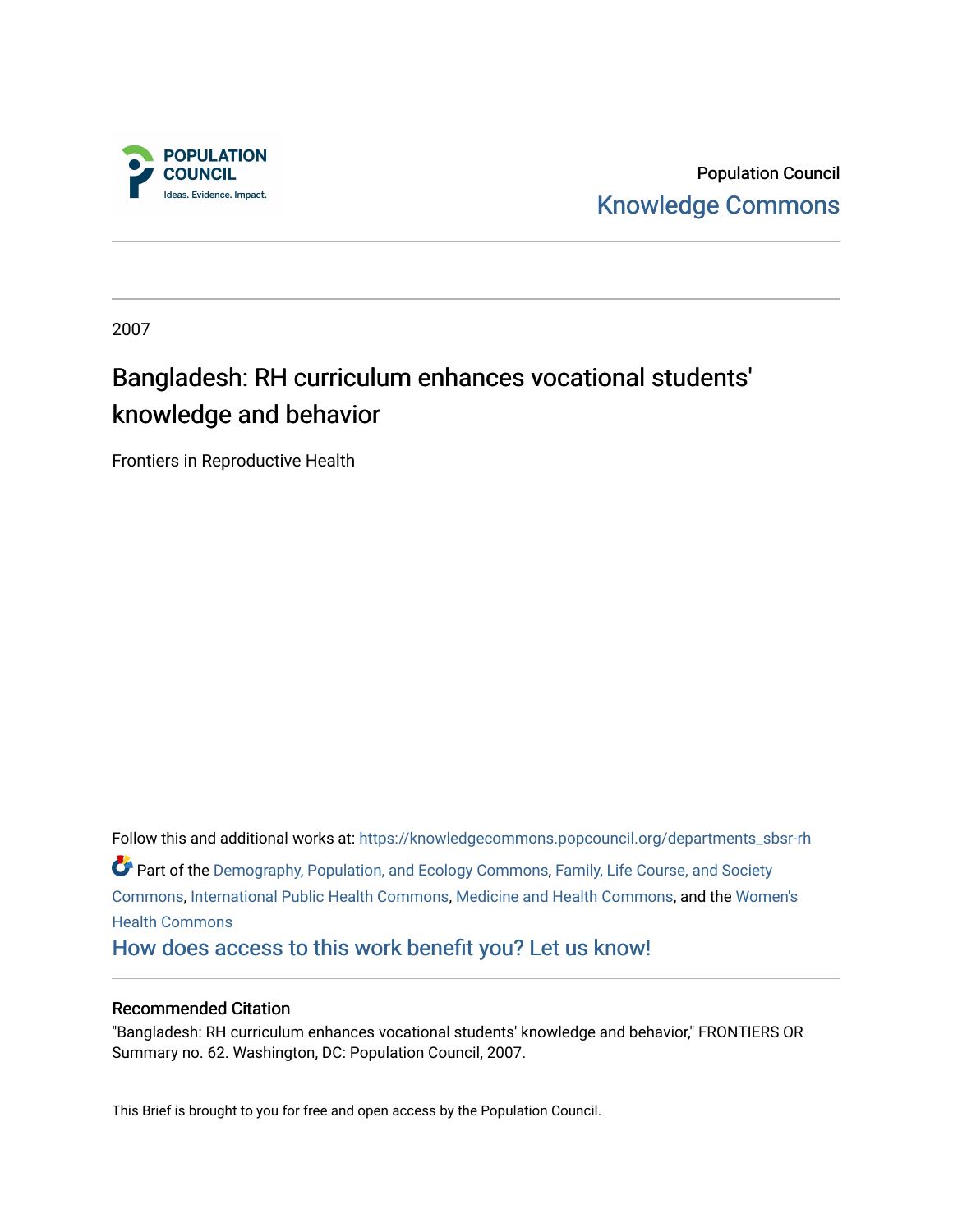

*Bangladesh* 

# **RH Curriculum Enhances Vocational Students' Knowledge and Behavior**

OR Summary 62 *When reproductive health education was integrated with vocational training programs in Bangladesh, students' knowledge, attitudes, and life skills related to reproductive health improved. The intervention is being implemented on a wider scale at vocational training centers.* 

## **Background**

In 2004 the Population Council's FRONTIERS Program and the Bangladesh Ministry of Youth and Sports collaborated on an intervention to introduce reproductive health education into government-run vocational training courses. The training, offered to males and females aged 15-30, includes livestock husbandry, electronics, and secretarial work. This intervention built upon the positive results of the 1999 Bangladesh Youth Reproductive Health Study, which introduced a life skills curriculum into secondary schools (see Bhuiya et al. 2004).

This 10-hour interactive reproductive health curriculum was modified to suit the older adolescents and youth attending the vocational training courses. It included the topics of reproductive biology, family planning, pregnancy, sexually transmitted infections, critical thinking, and negotiation skills. The curriculum employed interactive and lively methods such as stories, quizzes, riddles, debates, visuals, and discussions.

The curriculum was tested in five of the 47 residential training centers. Two staff from each center received training in teaching the curriculum. A question box in each center allowed young people to raise questions anonymously. Approximately 450 students (about 90% males and 10% females) between the ages of 16 and 24



Young men and women attending the life skills training at the residential training centers.

participated in the training. Researchers used a pre-intervention survey and two post-test questionnaires to measure the effect of training on participants' reproductive health knowledge and attitudes. Qualitative data were also obtained through focus group discussions, in-depth interviews, and discussions with students and staff.

## **Findings**

• Post-intervention scores indicated increased knowledge of reproductive health, including physiological changes during adolescence (64% to 95%), a woman's fertile period (27% to 79%), the dual protection role of condoms (65% to 89%), and knowledge of emergency contraception (42%